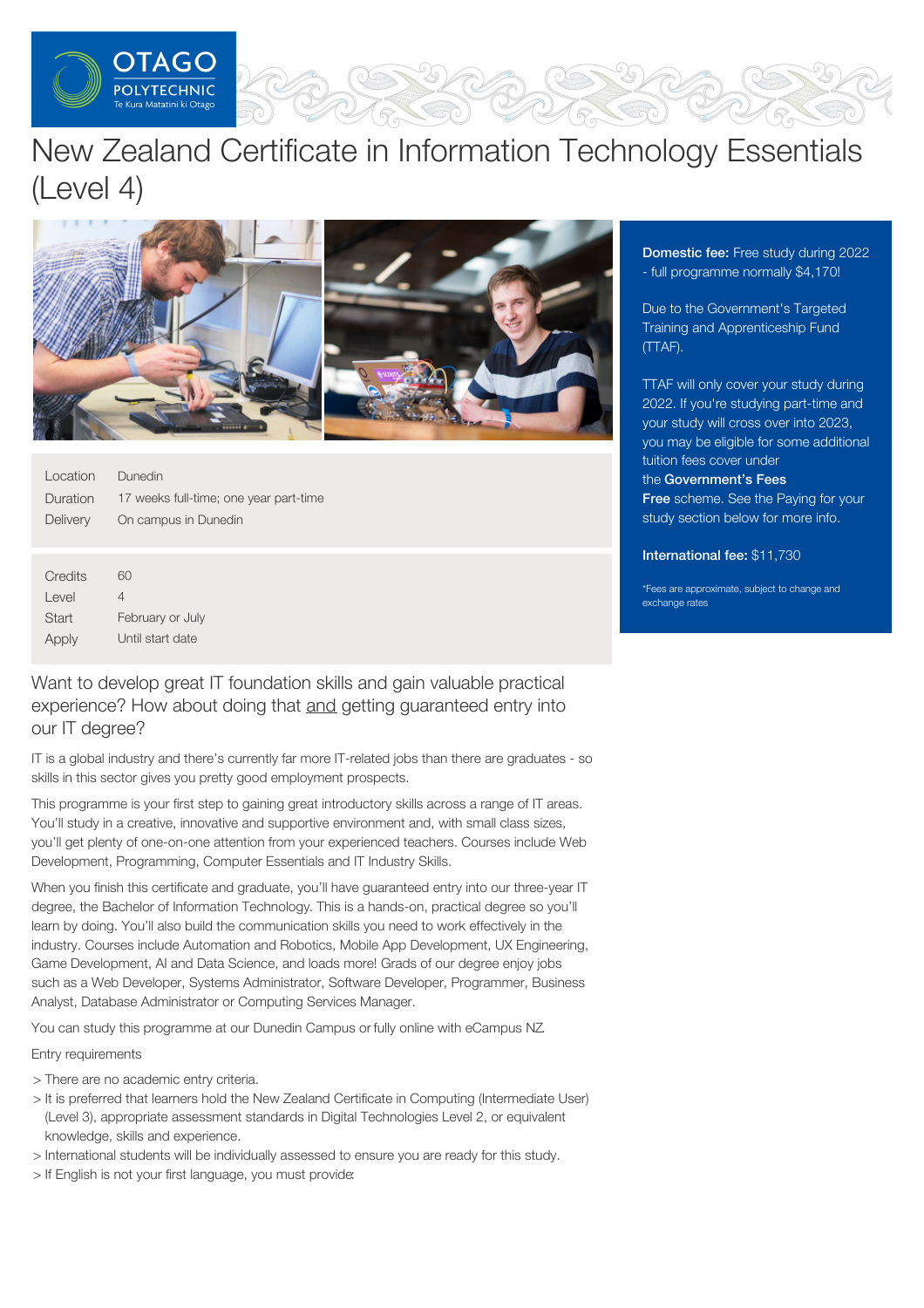- > New Zealand University Entrance OR
- > Overall Academic IELTS 5.5 with no individual band score lower than 5.0 (achieved inone test completed in the last two years), OR
- > Acceptable alternative evidence of the required IELTS (see here for NZQA proficiency table and here for list of recognised proficiency tests).

If you need to improve your English Language skills, we offer a wide range of English programmes.

#### Selection process

All applicants who meet the entry requirements will be accepted unless the number of applications exceeds the available places. In this case, a waitlist will be used.

#### Pathways into this programme

- > New Zealand Certificate in Computing (Intermediate User) (Level 3)
- > Bridging to Business certificate
- > Bridging to engineering certificate
- > Computing is an excellent background qualification for entry into this programme.

#### Additional documentation

You must supply certified copies of proof of identify, academic records and proof of residency (where appropriate).

#### Additional costs

There are no additional costs associated with this programme.

#### Further study options

When you finish this certificate and graduate, you'll have guaranteed entry into our Bachelor of Information Technology which will help you build your skills, knowledge and career options!

### Course content

Receive an introduction to computing and software that can lead to further training in industry or education. Courses include practical experience in web development, hardware, programming, operating systems and the internet. In addition to technical topics, you will learn industry skills and will explore online tools such as blogs and wikis.

| Course name                   | Course description                                                                                                               | Level                    | Credits |
|-------------------------------|----------------------------------------------------------------------------------------------------------------------------------|--------------------------|---------|
| Web Development               | Learn how to create and manage a simple<br>website to professional standards using<br>common industry tools                      | $\overline{4}$           | 15      |
| Programming                   | Discover how to plan, produce and document<br>software development solutions for specified<br>industry problems                  | 4                        | 15      |
| Computer<br><b>Essentials</b> | Gain an understanding of how to create,<br>maintain and report on basic computing<br>infrastructure to meet given specifications | $\overline{\mathcal{A}}$ | 15      |
| <b>IT Industry Skills</b>     | Learn how to communicate professionally and<br>use planning tools and methodologies                                              | 4                        | 15      |
| Total                         |                                                                                                                                  |                          | 60      |

Your workload

This programme is delivered through 18 hours of classes per week for 17 weeks. You will be in small classes of around 20 students with excellent equipment and great staff. In addition, you will need to spend up to 12 hours per week in self-directed study (assignments and review work).

#### Paying for your study

**TTAF** 

The Government's Targeted Training and Apprenticeship Fund (TTAF) is currently running but will end in December 2022. That means only your 2022 study will be covered. You may be able to get some financial help for your remaining study if you're learning part-time through the Fees Free scheme if you're eligible (see info below).

Whilst this programme is free for you to study during 2022, the TTAF fund only covers tuition fees and compulsory costs such as student levies. It does not cover any additional costs or living costs.

Full-time learners